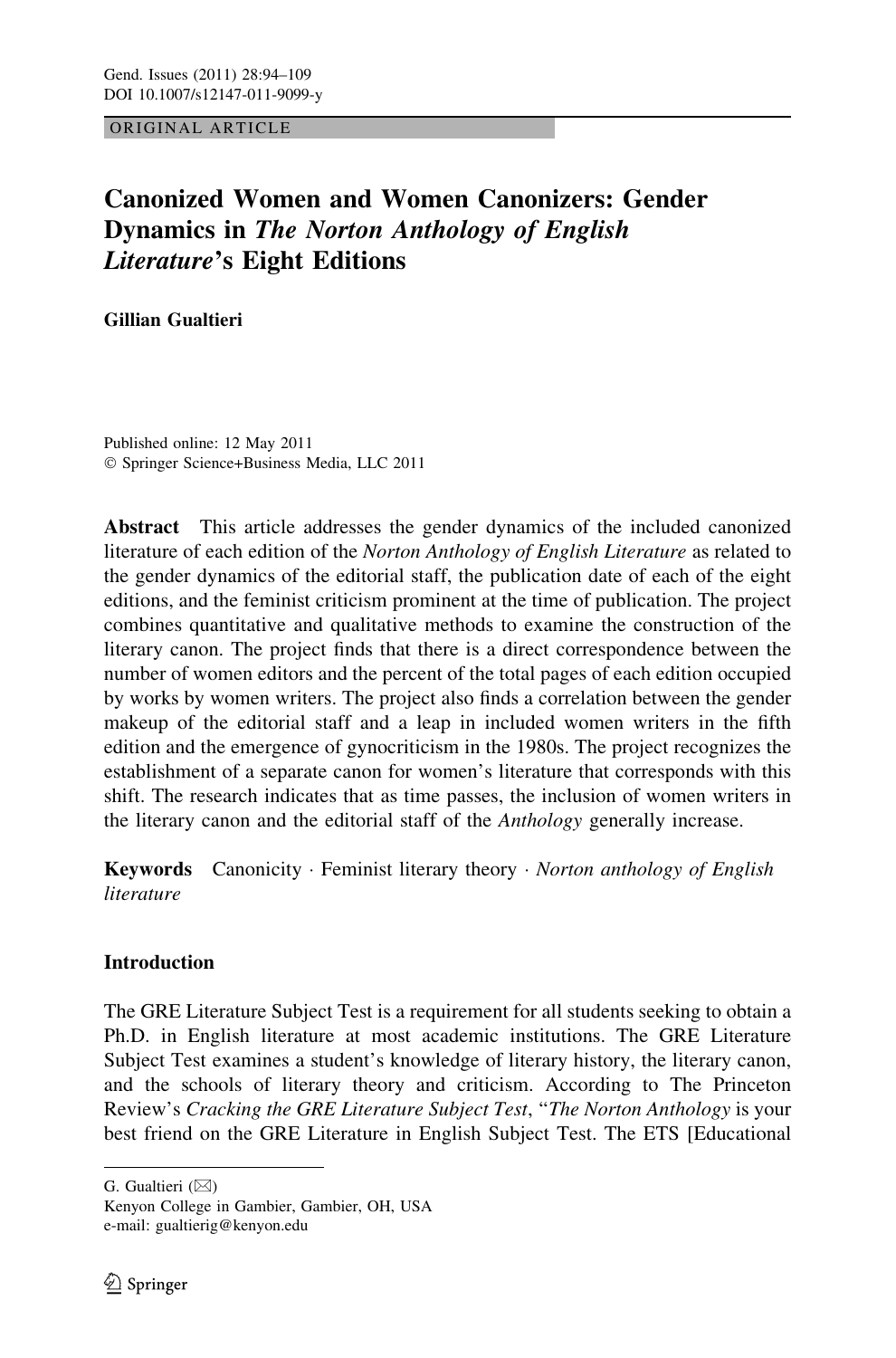Testing Service] writers consider everything in volumes I and II of The Norton Anthology fair game" [\[24](#page-15-0)]. This paper examines the eight separate editions of The Norton Anthology of English Literature (NAEL) in regards to the gender makeup of the included authors as related to the gender makeup of the editorship.

This paper explores the gender dynamics of the included works that compose the literary canon as related to the publication date and gender dynamics of the editorial staff by coding each page of each edition of the anthology. After coding, the percentage of total pages occupied by works by women writers was calculated. For each edition, the percentage of the editorial staff that is female and male was calculated, as well. In addition to this quantitative analysis, the project qualitatively examines the women included in the *NAEL*, both as women canonizers (the editors) and canonized women (women authors whose work is published in the anthology) through an extensive review of literary criticism and an examination of woman's role in literary history. In order to comprehensively understand this quantitative data, the paper contextualizes this data with a historical sociological discussion of feminist criticism and literary theory in America at the various publication dates of the editions of the NAEL. The first edition of the anthology was published in 1962 by W.W. Norton, and the eighth edition, the most recent edition, appeared in 2006.

The project anticipated that the fewest women canonizers and canonized women would appear in the first edition, while the eighth edition would have the largest percentage of women editors and pages occupied by women authors. The project also hypothesized that, as time progressed, more women would serve on the editorial staff and the number of women included in the NAEL would increase accordingly. Based on the quantitative analysis, this proved to be mostly true. However, the data analysis component of this paper focuses on the distinct shift between the fourth and fifth editions, published in 1979 and 1986, respectively, and this shift's reflection of the changes in feminist criticism. The project found that the first edition of 1962 does not have any women on the editorial staff and 1.164% of the pages of the anthology feature works by women writers. The editorial staff of the eighth edition, published in 2006, is 33.33% female, and 14.657% of the anthology's pages contain pieces written by women writers. The project also addresses the development of a separate canon for women's literature, as opposed to its inclusion in the greater canon as demonstrated by the editorial choices of the NAEL.

### Theoretical Framework

This paper's research is primarily guided and inspired by Foucault's theory of author function and discourse and Bourdieu's theory of taste and classification. By approaching the research question in this manner, combining the two theorists' ideas, this project seeks to understand the relationship between the gender makeup of the editorial staff, the gender makeup of the canonized literature as demonstrated by the NAEL and the changing concept of feminist criticism in America from 1962 to 2006. Both Foucault and Bourdieu offer a valid and useful framework for comprehending the establishment of a literary canon and the function or purpose of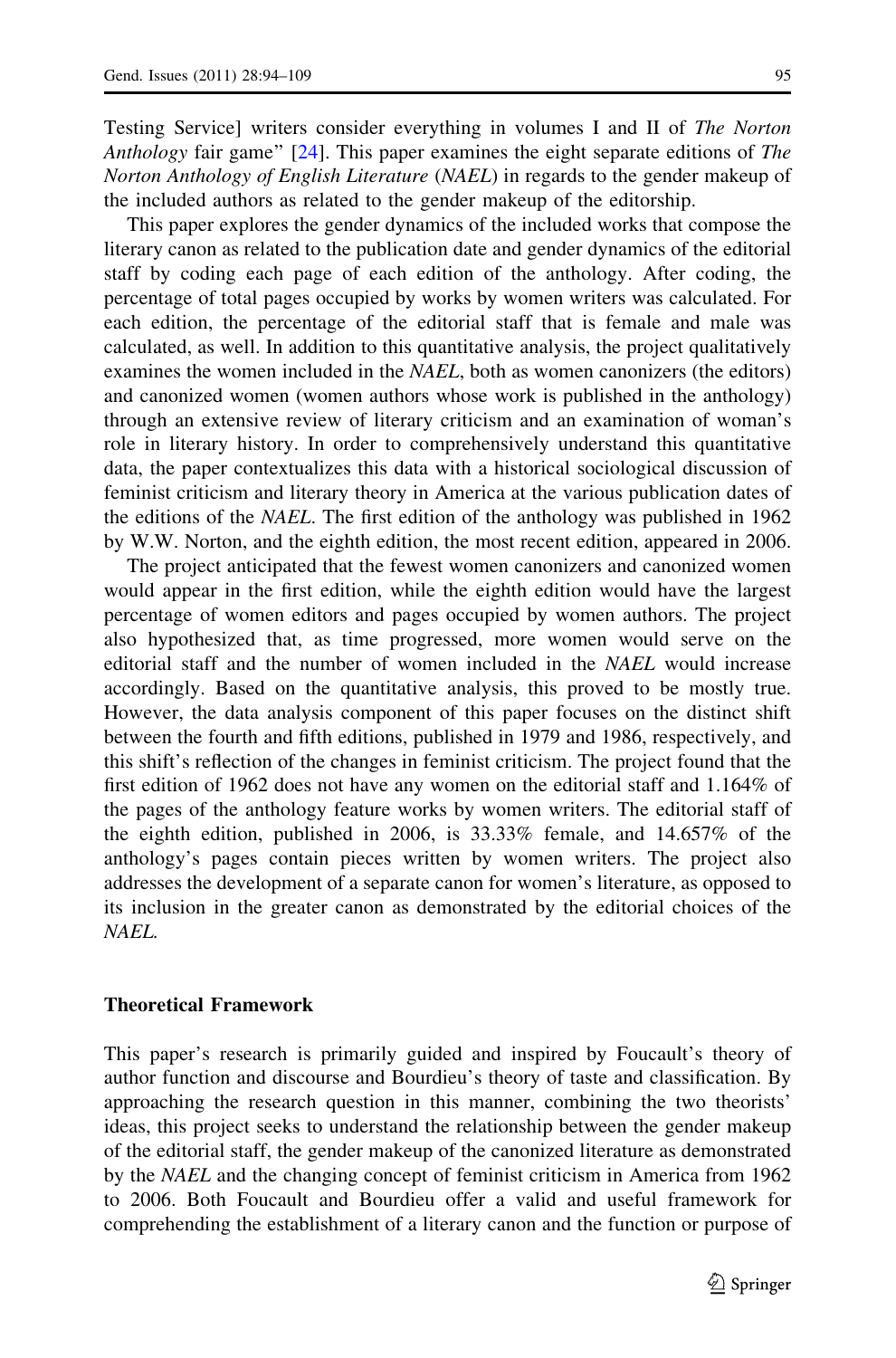the gender makeup of both the editorship and the canonized works that compose the literary canon across the eight social and historical environments of the various publication dates of each edition of the NAEL.

In his presentation of the concept of author function, Foucault emphasizes the significance of time and the cultural context of an author's work and the author him/ herself. Foucault articulates that the discourse surrounding the author and his/her work determines authorship. When he employs the term "discourse," Foucault means the historical and social framework for organizing knowledge. Discourse can (and often does) change over time. The *NAEL* represents the discourse surrounding the literary canon as it is understood by this project, and the editorial staff determines which works are significant across the broad context of literary history. The time period at which each edition of the anthology is organized and composed greatly influences the composition of the editorial staff (this paper specifically examines gender, though other factors such as race, age, and nationality may be considered by others) and the canonized works. Across the eight editions, the list of included and excluded works changes in relation to the time period at which the anthology is organized and published.

According to Foucault's articulation of discourse, the canon and its gender makeup as well as the gender composure of the editorial staff is relative to the time and cultural context of the publication of various editions of the *NAEL*. Foucault writes, "In our civilization, it has not always been the same types of texts which have required attribution to an author" [[13\]](#page-14-0). Thus, across the eight editions of the NAEL, different types of texts are valued and included because they are significant or pertinent in some way to the time at which that edition of the NAEL is published. When Foucault refers to "an author" in this context, he indicates not the writer, that is, the person who actually produces a given work, but, rather, the author function. According to Foucault, author function is characterized by four traits:

The author function is linked to the juridical and institutional system that encompasses, determines, and articulates the universe of discourses; (2) it does not affect all discourses in the same way at all times and in all types of civilization; (3) it is not defined by the spontaneous attribution of a discourse to its producer, but rather by a series of specific and complex operations; (4) it does not refer purely and simply to a real individual, since it can give rise simultaneously to several selves, to several subjects—positions that can be occupied by different classes of individuals. [\[13](#page-14-0)].

The editorship of the *NAEL* determines which works are significant and correspondingly, those writers who function as authors. The editorship and the social and historical environment in which these works are selected largely influence the determination of which writers are considered authors. The project anticipated that the determination of which women writers are deemed authors would change and expand or seem to be more flexible as time progressed.

The editors of the NAEL determine the discourse of the literary canon and literary history, which in turn determines authorship. The literary history presented by the NAEL indicates which authors are considered the ''founders of discursivity,'' or those authors who ''have produced something else: the possibilities and the rules for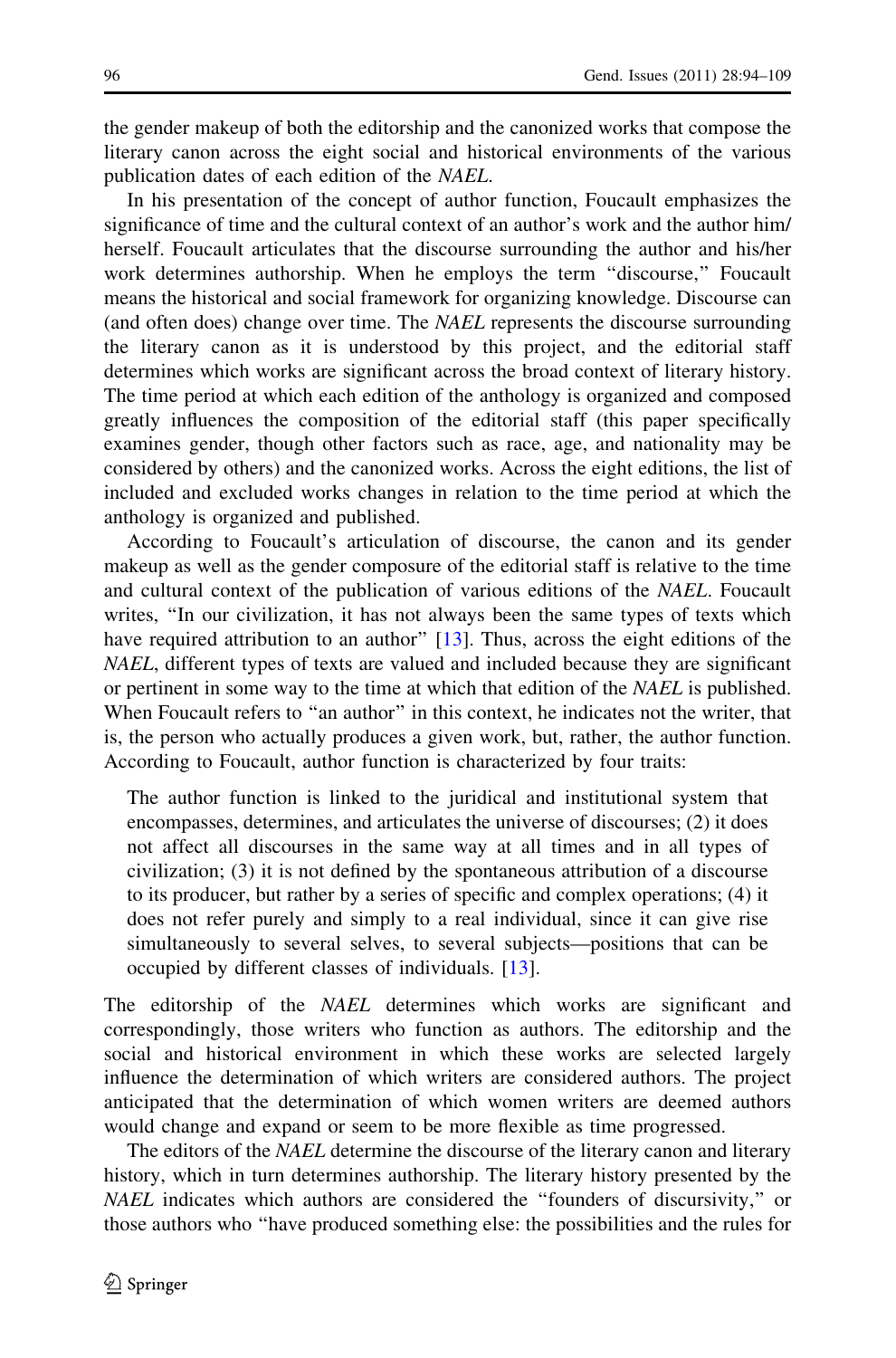the formation of other texts'' [[13](#page-14-0)]. Through the simple and chronological arrangement of the canonized works, the NAEL demonstrates the formation of the discourse of English literature in a greater context. The data collected by this project demonstrates the complex process of the formation of the discourse of literature by English women, both as a separate discourse and as a component of the greater discourse of English literature overall.

Bourdieu's theory and empirical research examines the constants of society, focusing on the inequalities that are socially constructed and established as social institutions, including the gender inequality in the NAEL that this project initially anticipated and ultimately indicates. Bourdieu's main concern is culture and aesthetic taste as regards cultural knowledge and capital. The literature included in the NAEL represents the literature of the greatest cultural value, for, as Howe explains, ''traditional literary study embodies and dignifies certain Western and American values, largely those of a particular sex, race, and class'' [[20](#page-15-0)]. According to Bourdieu, this ability to determine which works are of value, that is, the ability to target texts of fine taste, is only available to those who are knowledgeable of the context of the various works, composing what he calls ''a cultural code'' [\[9](#page-14-0)]. The NAEL provides this cultural code for those seeking literary knowledge, and this paper addresses the changing nature of this code as related to the gender makeup of the canonized works and the editorship.

### Literature Review

A project that comprehensively analyzes the gender dynamics of the NAEL has not yet been conducted. Some brief histories of the NAEL have been published recently, perhaps most notably Sean Shesgreen's article in the Winter 2009 issue of Critical *Inquiry* [[28](#page-15-0)]. Shesgreen outlines the development of the *NAEL* and the first General Editor, Abrams's involvement in the process. Shesgreen also focuses on the NAEL's "enemies," or competitors, including the *Oxford Anthology* and the *Longman*. In addition to Shesgreen's article, Joyce Jensen and Rachel Donadio published articles in The New York Times reporting on the new editions that were published and their relation to the previous editions [[10,](#page-14-0) [21\]](#page-15-0).

In 2003, PMLA published an article by Seth Lerer in which Lerer addresses medieval anthologies. Though his article analyzes the controversies surrounding the compiling of anthologies of medieval literature and the effects of these anthologized collections on the discourse of medieval studies specifically, his discussion of the role of the anthology in the broader context of literary studies and western pedagogy are particularly pertinent to this study. Lerer explains, ''we have enshrined particular texts in our canons not least because they were anthologized in the eighteenth and nineteenth centuries. Our pedagogy may reflect less the contours of medieval history than the concerns of Romantic readers'' [[22\]](#page-15-0). This suggests that the works and authors students and scholars consider to be fundamental components of the literary canon reflect the literary values of scholars, students and publishers of the eighteenth and nineteenth centuries. Lerer argues that such an approach is outdated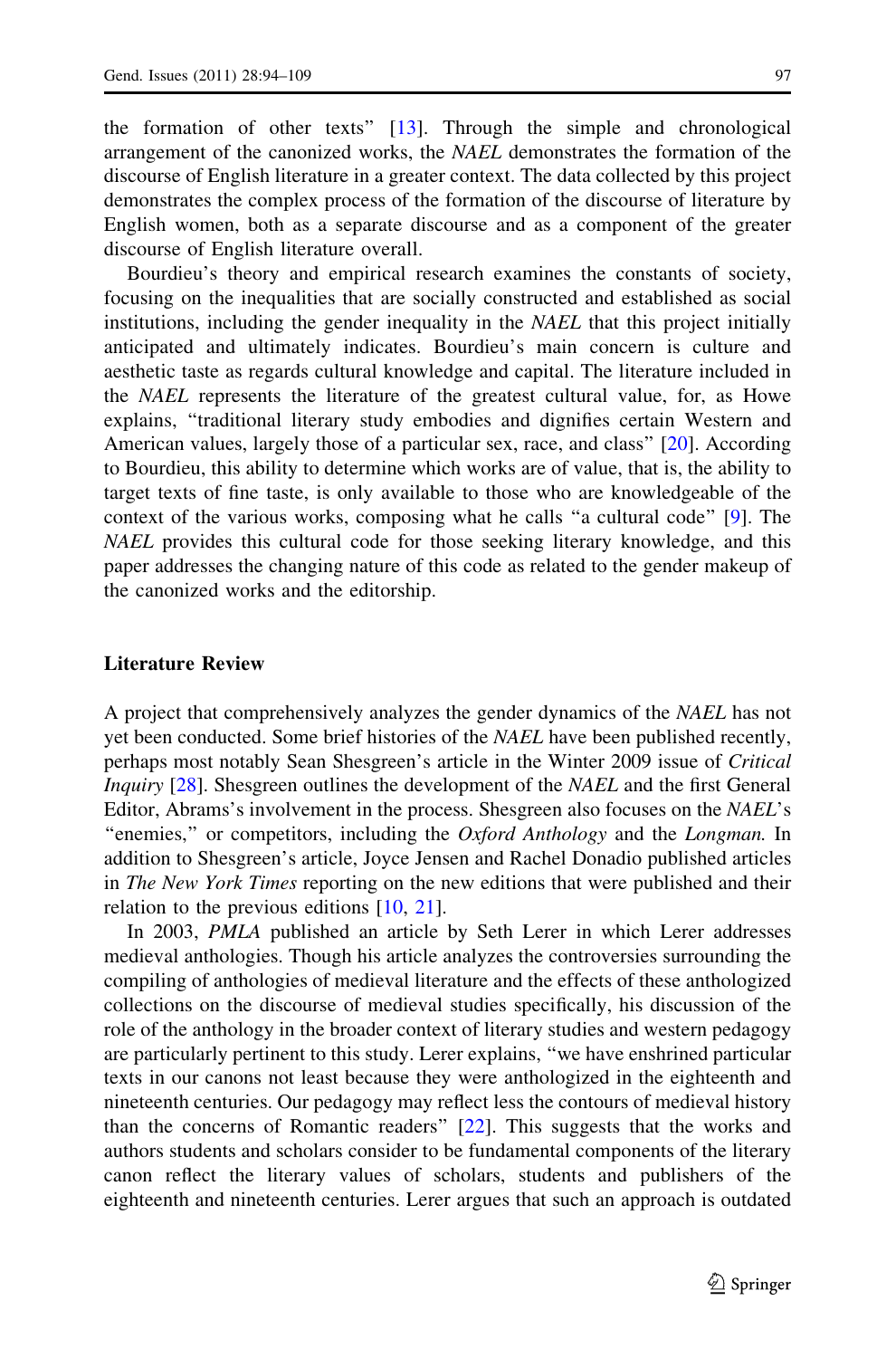and problematic for modern literary studies, especially those concerning medieval literature.

The editorial process of the construction of a Norton Anthology is discussed in the NCTE (National Council of Teachers of English) article on ''Editing a Norton Anthology.'' Five editors of The Norton Anthology of Theory and Criticism discuss their different thought processes concerning selections for inclusion in a Norton anthology [\[23](#page-15-0)]. David Reich's article for *Boston College Magazine* also offers insight into the editorial process, specifically concerning the marketing of a literary publication and the publishing world's influence on the NAEL. He writes, ''As with any product, market research—in this case, periodic surveys of professors who use the anthology—helps guide decision-making. Which works do the professors love? Which ones do they hate? Which do they actually use in the classroom?" [[25\]](#page-15-0).

In ''Melodramas of Manhood,'' Nina Baym discusses the various factors contributing to the decision process concerning the literary canon. Baym explains, ''the idea of 'good' literature is not only a personal preference, it is also a cultural preference'' [[8\]](#page-14-0). Baym advocates that editorial choices regarding anthologized works are influenced both by personal preference and cultural pressure. Similarly, Sandra Gilbert describes a conversation with an anthology editor concerning the inclusion of women authors in response to cultural pressure and trends: ''an editor of a very well-known anthology, for instance, told me that, yes, he'd just added some poems by an eighteenth-century literary woman to his book; but when I asked him which eighteenth-century literary woman he'd used, he couldn't remember her name. She was a woman, period: a nameless token of trendiness'' [\[15](#page-14-0)].

Though a detailed discussion of gender and the *NAEL* does not exist, feminist critics have been examining the role of women's literature in the literary canon for years. The 1980s represented a significant shift in feminist criticism and feminist theory in general. In literary theory, the focus shifted from androtexts, texts by men, and their presentation of women to gynotexts. This inclination towards women authors resulted in an increased interest in women's literature and ''rediscovering'' the lost texts. Laurie Finke explains:

During the 1980s, feminist literary criticism was marked by an often contentious split between those pragmatically committed to the recovery of the woman writer and, with her, something usually called women's experience, and those concerned to explore the implications for feminism of postmodern theories that question the legitimacy of such constructs as the author and experience. [[12\]](#page-14-0).

This gynocritical movement in feminist literary theory helped to validate and institutionalize feminist literary studies in the academy. As Gallop explains, ''whereas in the early 80s the project focused on the theoretical debate, by the late 80s it was organized around the institutionalization of feminist literary criticism. By which I mean its acceptance as a legitimate part of literary studies. I locate that 'event' around 1981'' [\[14](#page-14-0)]. During the 1980s, ''lost'' women-authored texts became a popular area of interest for literary scholars and students.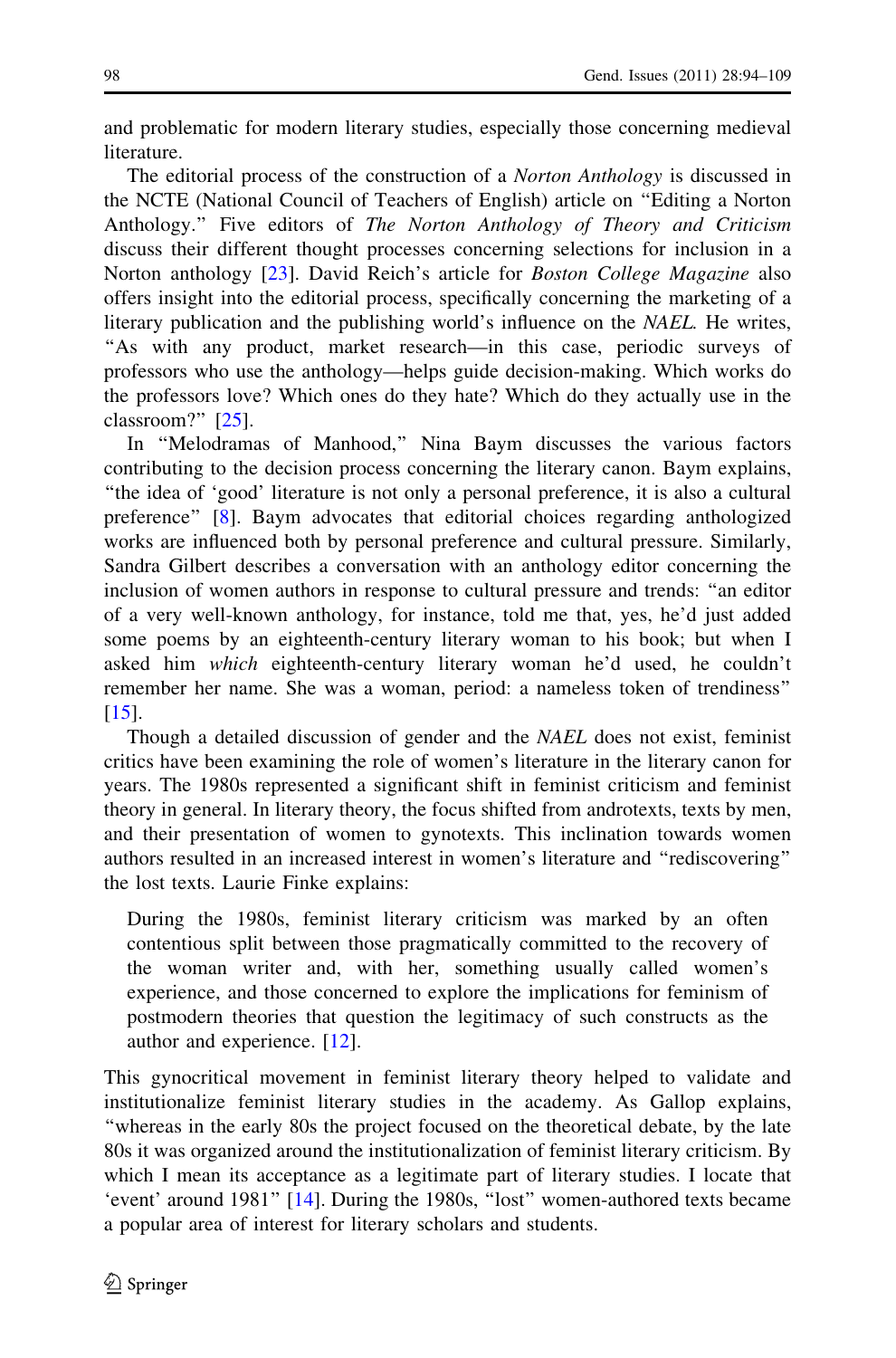Though this gynocritical shift in feminist literary studies occurred in the 1980s, women's literature and its role in the canon has remained a source of scholarly interest, particularly within the discourse of feminist theory. In ''Treason Our Text'' Lillian Robinson explains, ''it is an undeniable fact that most feminist criticism focuses on women writers, so that the feminist efforts to humanize the canon have usually meant bringing a woman's point of view to bear by incorporating works by women into the established canon" [[26\]](#page-15-0). Robinson advocates the inclusion of more women writers in the literary canon, especially since those pieces by women that are included, she argues, ''conform as closely as possible to the traditional canons of taste and judgement'' [[26\]](#page-15-0).

While Robinson advocates increased inclusion of women authors in the literary canon, Rita Felski explains the challenges and complications of this argument when she writes, ''that works by women have been excluded from the canon is not in itself a good enough reason for putting all of them back in…Feminist critics are on much stronger ground when they offer positive justifications for their literary choices than when they lament the fact of exclusion" [\[11](#page-14-0)]. John Schib echoes Felski's caution, stating, ''addressing the import of women as half of humanity should involve deeper issues than the appropriate balance of writers'' [[27](#page-15-0)]. Sandra Gilbert and Susan Gubar characterize the difficulty of obtaining a gender balance in anthologized literary history: ''Western literary history is overwhelmingly male—or, more accurately, patriarchal'' [\[16](#page-14-0)].

Several literary theorists discuss the establishment of a women's literature canon that is separate from the more general canon. Seth Lerer, considering the various cultural pressures and contexts similar to those described by Baym, describes the trend of the establishment of different canons for different contexts: "a single canon has been displaced by the idea of canonicity" [\[22](#page-15-0)]. John Guillory explains that the exclusion of women writers from the greater literary history or canon has resulted in the development of a separate canon specifically for women's writing. He states, "the critique of the canon assumes that the selection of texts for canonicity represents the consensus of some community, either dominant or subordinate, and therefore the anthologies represent 'alternative canons''' [\[19](#page-14-0)]. Elaine Showalter locates the development of this separate canon in feminist literary study when she explains, ''feminist criticism demanded not just the recognition of women's writing by a radical rethinking of conceptual grounds of literary study, a revision of the accepted theoretical assumptions about reading and writing that have been entirely on male literary experiences'' [\[29](#page-15-0)]. Gilbert and Gubar describe a distinct female literary history in The Madwoman in the Attic, claiming, "women writers participate in a quite different literary subculture from that inhabited by male writers, a subculture which has its own distinctive literary traditions even—though it defines itself in relation to the 'main' maledominated, literary culture—a distinctive history'' [[16\]](#page-14-0). In the mid-1980s, Gilbert and Gubar sought to represent this distinct literary history by editing the Norton Anthology of Literature by Women, the first edition of which was published in 1985.

Though the inclusion, or rather, exclusion, of works by women writers from the literary canon has been comprehensively examined and discussed extensively by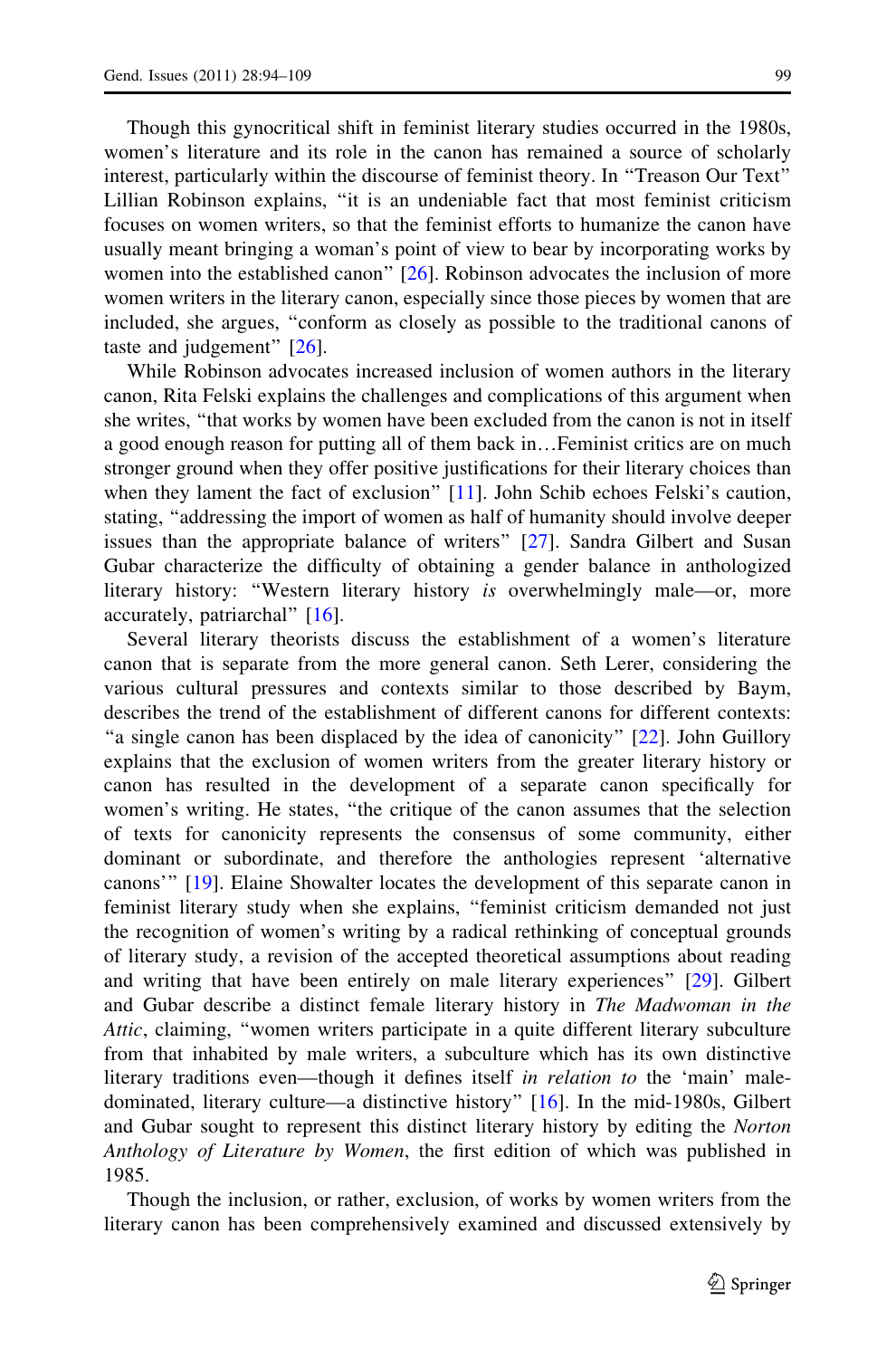various scholars and critics, the gender dynamics of both the editorship and the included works have not been examined in the qualitative manner of this paper. Also, the NAEL specifically has not been examined in terms of this gendered literary canon and tradition. This project illuminates this area and contributes to the discourse surrounding English literary tradition, gender and the literary canon, and feminist criticism as related to canonization procedures and practices.

### Methodology

Concerning quantitative data, the project first codes the pages of each of the eight editions of the *NAEL* in order to calculate the total number of included women writers and the percentage of total pages occupied by work written by female authors. In order to complete these calculations, the project counts any page that contains writing by a woman author as a page including women writers. The project sums these pages and divides by the total number of pages in the NAEL. The project does not include any pages that depict anonymous work, such as *Beowulf*. The project also does not count those pages that are authored by the editorial staff, such as the introductory essays to each of the time periods.

The project then calculates the percentage of the editorial staff that is female by coding the Contributors pages of each of the eight editions and dividing the number of female editors by the total number of editors, including the general editors, not just the contributing editors. The project then compares the percentage of the editorial staff that is female to the percentage of the counted pages of the NAEL that are occupied by works authored by women authors. The project then examines these quantitative results in relation to the publication date of each of the eight editions. The study examines how the gender composition of both the editorial staff and the included anthologized literature changes or remains the same across the eight editions.

The study considers these changes and constants in relation to the historical and social context of literary theory and gender attitudes as regards academia and woman's role in the literary canon across the publication dates of the eight editions. The project examines this quantitative data in relation to qualitative historical research regarding the prevailing trends in feminist criticism at the time of the publication of each of the eight editions of the NAEL. In order to garner a comprehensive understanding of feminist criticism across history, the project consults anthologies of feminist criticism and specific literary criticism texts concerning women's literature and the literary canon and/or tradition. The project also consults the Norton Anthology of Literature by Women in order to understand the canon of women's literature as related to the NAEL as an institution.

### Data Analysis: Quantitative Results and the Eight Editions

The first edition of the *NAEL* was published in 1962 and edited by an editorial staff entirely composed of men who ''were selected on the basis of their expertness in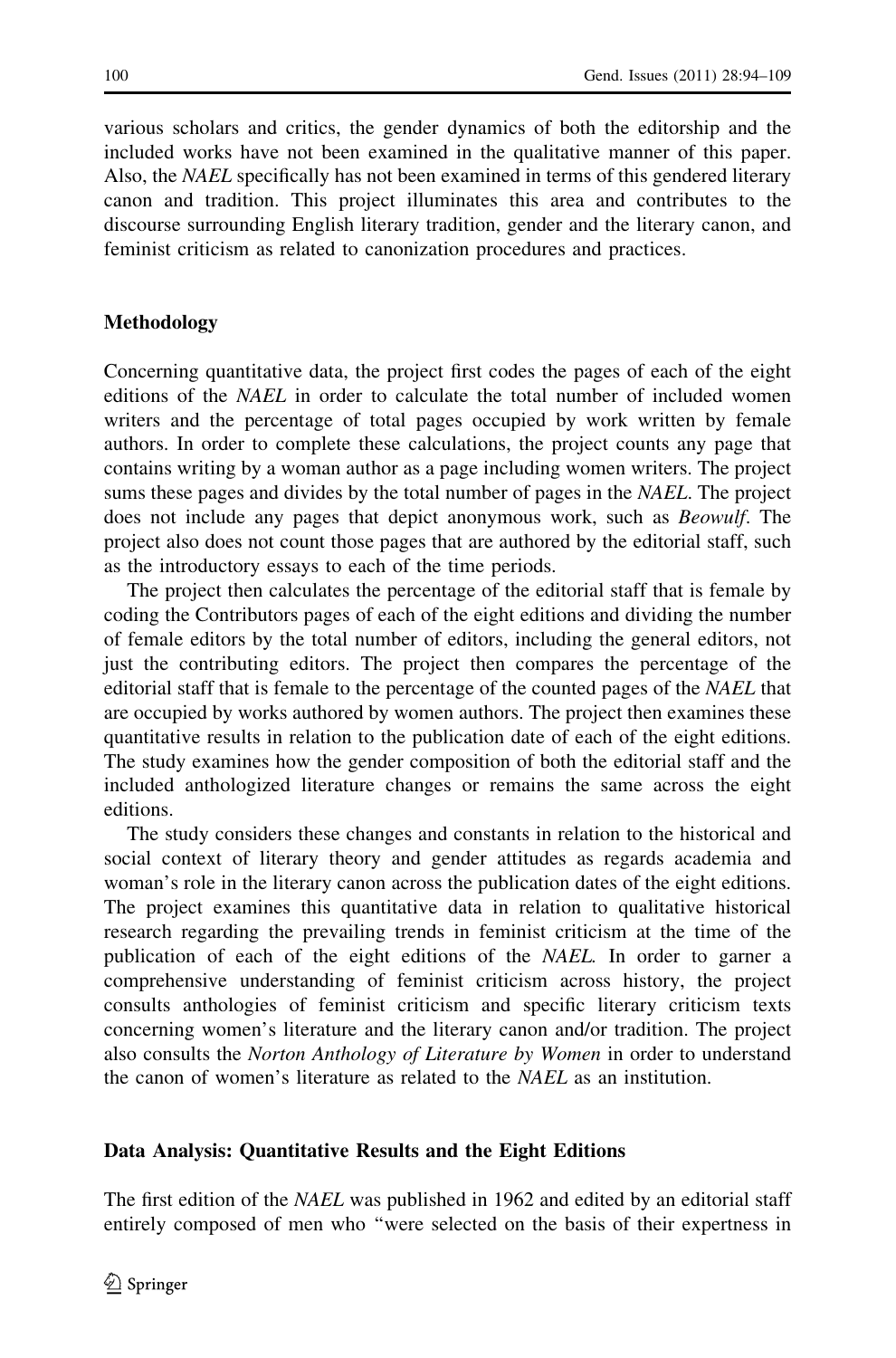their individual areas"  $[1-6]$ . Each of the seven men assumed responsibility for a particular time period (the Middle Ages, the Sixteenth Century, the Seventeenth Century, the Restoration and the Eighteenth Century, the Romantic Period, the Victorian Age, and Since 1890). Six women (three poets and three fiction writers) are included as part of the literary canon of the first edition, occupying 1.164% of the total pages. The earliest woman included in this edition is Gothic novelist Ann Radcliffe (1764–1823). In the second edition of the anthology, published in 1968, the number of women editors and included women authors remain constant, though the specific authors included alter slightly. This edition anthologizes four poets and two fiction writers. The editorial responsibilities of the second edition remained constant, as well, with the same seven men maintaining editorial responsibility for their original time-specific category of the anthology. In the second edition of the anthology, women authors occupy 0.506% of the total counted pages. The first woman included is, once again, Ann Radcliffe, and four of the five included women (Elizabeth Barret Browning, Emily Brontë, Christina Rossetti, and Virginia Woolf) remain constant from the first edition. As compared to the first edition, however, the second edition omits Katherine Mansfield's short story ''The Daughters of the Last Colonel'' and includes Elizabeth Jennings' poetry instead.

The third edition, published in 1974, is also compiled by an entirely male editorship of the original seven men determining the anthologized works for each of their seven time periods of literary study. Mansfield is, once again, absent from this edition, but the third edition includes ten women who compose 3.105% of the total pages of the NAEL. Five of these women are poets, and five are prose writers. The first woman author who appears in the third edition is Anne Finch, Countess of Winchilsea (1661–1720). Also among the newly included women writers is George Eliot, who General Editor M. H. Abrams explains, ''is represented by coherent selections from *The Mill on the Floss* that show, from within the character's own mind, Maggie Tulliver in the process of growing up from childhood through adolescence to young womanhood'' [\[3](#page-14-0), 1974]. Eliot, accompanied by Dickens, is meant to represent the development of the novel during the Victorian era.

An entirely male editorial staff edits the fourth edition; the original seven men are joined by Lawrence Lipking, who assists Samuel Holt Monk with the editorial process of the Restoration and the Eighteenth Century section of the anthology. Anne Finch maintains her position as the earliest example of women's writing included in the *NAEL*, and she is one of eighteen women included in the anthology. Women writers compose 4.716% of the counted pages in the fourth edition. It is important to note that ''The Woman Question'' is included as a subheading under ''Victorian Issues'' in this edition, providing samples from Sarah Stickney Ellis, George Eliot, Dinah Maria Mulock, and Florence Nightingale. Selections from Mary Wollstonecraft's A Vindication on the Rights of Woman are also included, and ''as befits a major writer, the representation of Virginia Woolf has been signally increased'' [[4,](#page-14-0) 1979]. Also, Katherine Mansfield, who is absent from both the second and third editions, returns in the fourth edition with the same story that appeared in the first. These additions increased the number of women prose writers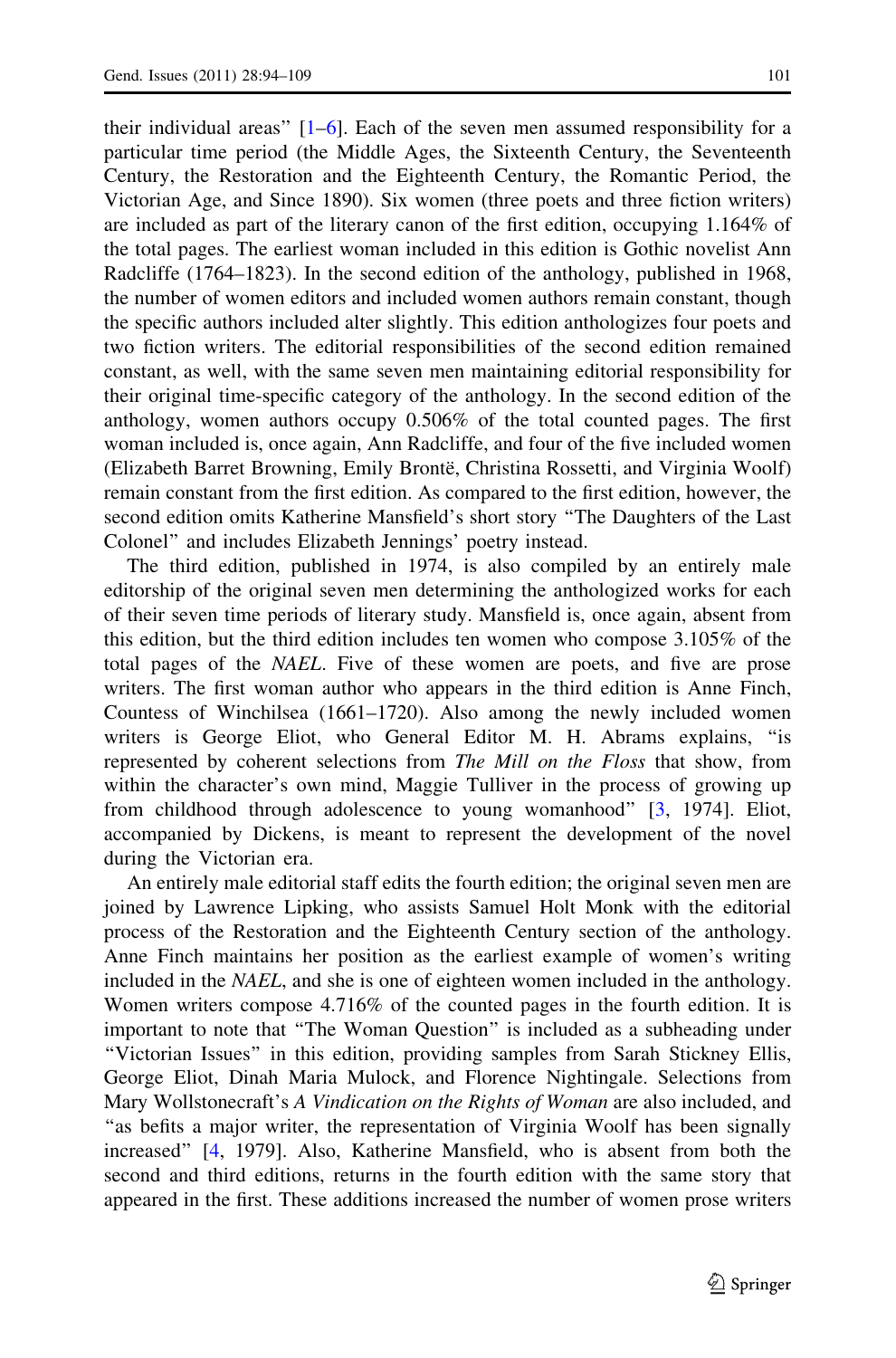from the previous edition. Eight of the anthologized women are poets, and ten are prose writers.

The fifth edition of the *NAEL* marks a turning point in the editorship of the NAEL. This edition, published in 1986, boasts two female editors, Barbara K. Lewalski of Harvard University and Carol T. Christ of University of California at Berkeley, two of the six new members of the editorship of the anthology. Together, these two women represent 14.29% of the editorial staff. The editorial responsibilities of the anthology are still divided into the original seven categories (the ''After 1890'' section has been renamed ''the Twentieth Century''), with the original male editor accompanied by one of the new editors. Lewalski joins Hallett Smith in the editorship of the Sixteenth Century section, while Christ shares the Victorian Age with George H. Ford. Under this new editorship, the fifth edition of the NAEL includes 26 women who occupy 5.770% of the total counted pages of this edition. The first of these 23 included women is Margery Kempe (1373–1438), one of thirteen female prose writers included in this edition. The fifth edition's representation of women's poetry expands, canonizing a total of ten female poets and featuring poems from Queen Elizabeth I, whose image appears on the book jacket of Volume I. As Abrams explains, ''the three major poets of the period, Elizabeth Barrett Browing, Emily Brontë, and Christina Rossetti are now fully enough represented to allow them to be studied in depth…and the introductions to all those writers have been newly written so as to do justice to their careers and the range of their work'' [\[5](#page-14-0), 1986]. The preface to the fifth edition officially recognizes woman's role in the literary canon: ''the present edition continues to enlarge the representation of neglected writers who were women, as well as of writings that deal prominently with women in western culture'' [[5,](#page-14-0) 1986].

Lewalski and Christ remain the only women editors for the sixth edition of the NAEL, published in 1993, representing 14.29% of the editorial staff. The editorship of fourteen individuals maintains its editorial responsibilities and divisions from the fifth edition. This edition presents 39 women authors' works, the first of which is a selection from ''A Book of Showings to the Anchoress Julian of Norwich'' by Julian of Norwich (1342–1416), one of 22 women prose writers included in this edition. Works by women writers occupy 9.640% of the pages of the sixth edition. In the preface, Abrams announces the release of Norton Anthology Editions of four novels: "Jane Austen's Pride and Prejudice, Emily Brontë's Wuthering Heights, Charlotte Brontë's Jane Eyre, and Charles Dickens' Hard Times" [\[6](#page-14-0), 1993]. Interestingly, Charlotte Bronte does not appear in any of the eight editions of the NAEL, though her sister, Emily, is one of seventeen included women poets. Austen, too, is absent from this sixth edition and does not appear in the NAEL until the eighth edition, which offers 23 pages from her juvenilia.

The seventh edition, released in 2000, is marked by its addition of Stephen Greenblatt as Associate General Editor. Lewalski and Christ remain the only two female editors, now composing 13.33% of the editorship. The fourteen editors maintain their editorial responsibilities of the previous edition, with the exception of Robert M. Adams, who appears on the editorial page but whose editorial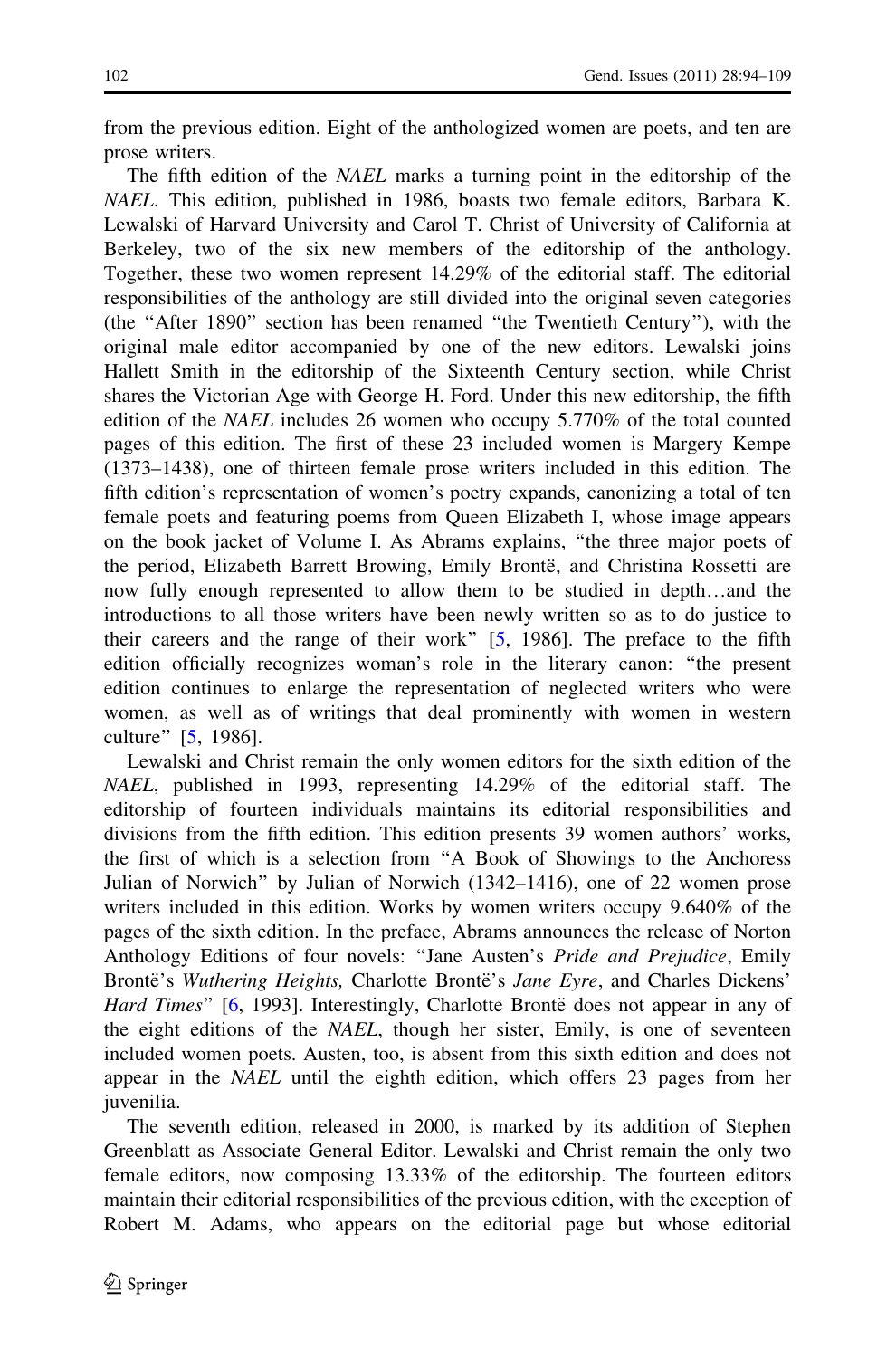responsibility of the Sixteenth Century section of the anthology is granted instead to Stephen Greenblatt. Under Greenblatt's associate editorship, 58 women, thirty of whom are prose writers, are included in the *NAEL*, occupying 15.138% of the total counted pages, the greatest percentage of woman-occupied pages of all eight of the editions. The first woman presented in the seventh edition is one of 28 included female poets, Marie de France, a twelfth century poet born in France who moved to England and, in addition to writing poetry, translated some Latin texts and Aesop's Fables. Abrams and Greenblatt explain the new additions of women authors to the literary canon in the seventh edition when they write, ''Poets and prose writers whose names were scarcely mentioned even in the specialized literary histories of earlier generations...now appear in the company of their male contemporaries" [[7\]](#page-14-0), but this increased inclusion of women writers might have had more to do with marketing than with the editors' personal preferences.

This increase in included women authors corresponds with the publication of the first edition of the *Longman Anthology of British Literature* in 1999, the first major competitor of the *NAEL*. According to Shesgreen, the *Longman* "continues to claim the strategic market innovations where the NAEL is vulnerable, as in its coverage of women'' [[28](#page-15-0)]. Shesgreen characterizes the construction process of the seventh edition of the anthology as one primarily concerned with the actions involved in the composition of the first edition of the *Longman*. According to Shesgreen, Greenblatt and the Norton Company were "focused on getting their hands on the *Longman* table of contents'' [[28\]](#page-15-0). Shesgreen's description of the development of the seventh edition of the NAEL suggests that editorial choices of inclusion were inspired by the choices of the new competitor more than on the personal and cultural preferences of Norton staff.

The eighth edition, published in 2006, boasts an editorship that is 33.33% female; Deirdre Lynch (Indiana University), Katharine Maus (University of Virginia), and Catherine Robson (University of California, Davis) join Christ and Lewalski. In addition to these three women, the new editorial staff includes James Noggle, Jahan Ramazani, and James Simpson. Founding editors E. Talbot Donaldson, Hallett Smith, Robert M. Adams, Samuel Holt Monk, George H. Ford, and David Daiches are honored in this edition with the title ''Editors Emeriti.'' Female editors Lynch and Maus share the Early Seventeenth Century section of the anthology. Lynch joins Jack Stillinger in the editorship of the Romantic Period section, and Christ and Robson share the Victorian Age editorial responsibilities. These new editors include 66 women in this edition, 31 poets and 35 prose writers, composing 14.619% of the total considered pages. Stephen Greenblatt, now General Editor, addresses the expansion of the inclusion of women authors when he writes, ''the sustained work of scholars in recent years has recovered dozens of significant authors who had been marginalized or neglected by male-dominated literary tradition and has deepened our understanding of those women writers who had managed, against considerable odds, to claim a place in that tradition'' [\[18](#page-14-0)]. Marie de France maintains her position as the first woman chronologically listed in the table of contents of the eighth edition. The eighth edition also introduces a new ''Women in Power'' section, including selections from Mary I, Lady Jane Grey, Mary Queen of Scots, and Queen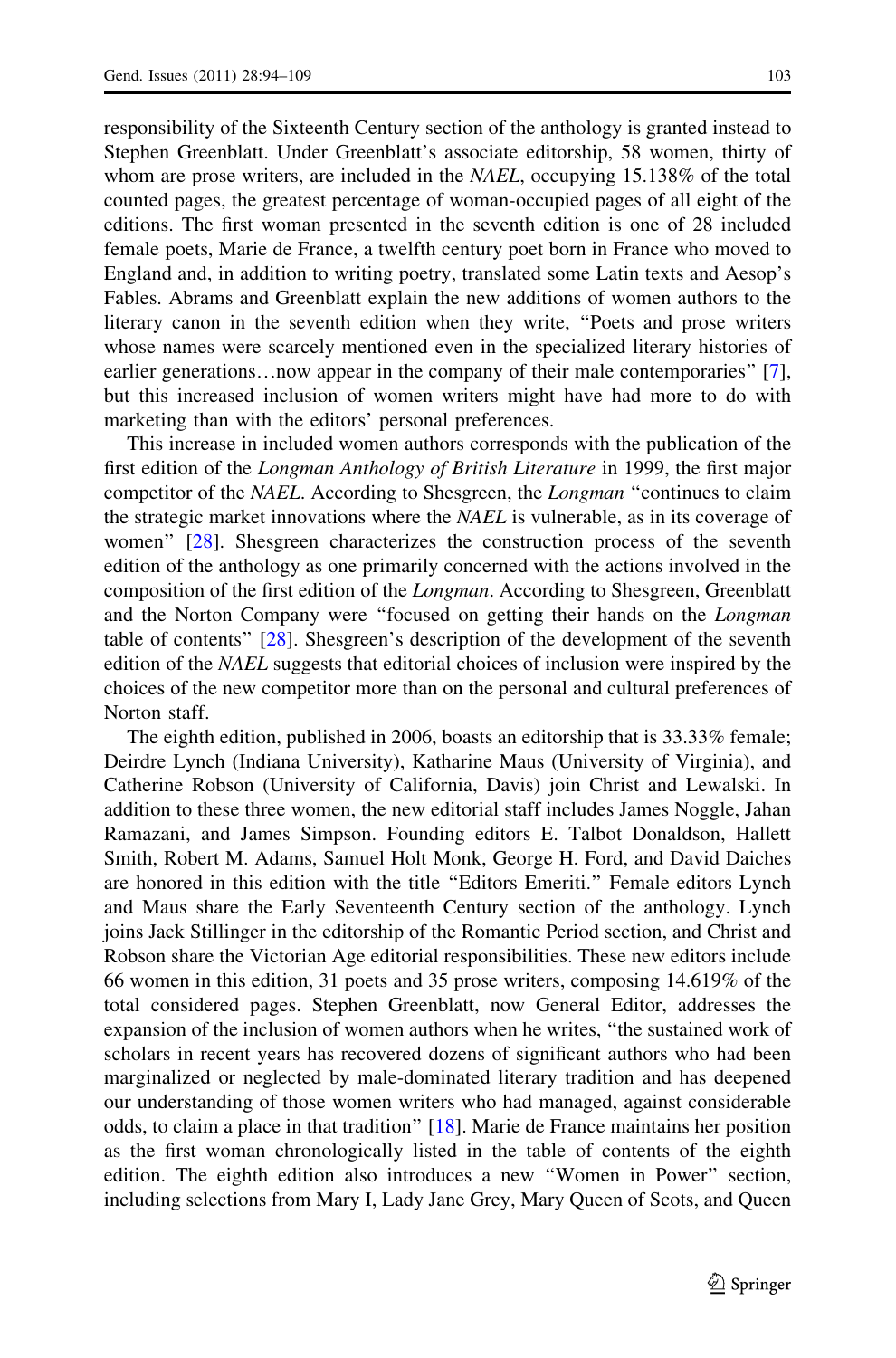

# **Female Editorship and Inclusion of**

editorship that is female (red), the percentage of pages occupied by women authors (blue), and the edition number that corresponds to the publication date.

### Data Analysis: Qualitative Synthesis

The project's hypothesis that the gender makeup of the editorial staff and the inclusion of works of women authors would increase across the eight editions over time is largely supported by the quantitative data. However, the accompaniment of the data with qualitative research contextualizing the eight editions with feminist criticism demonstrates some interesting shifts and relationships. Perhaps the most notable shift that this quantitative data demonstrates is the addition of a female editorship that develops with the publication of the fifth edition of the *NAEL*. The 1980s marked a shift in the focus of feminist criticism from woman's role in maleauthored texts to gynotexts, or works written by women. In the 1980s, feminist critics sought to ''rediscover'' or canonize ''lost'' literature by women writers. Also, feminist criticism had existed as an acceptable discourse in literary theory for a significant enough amount of time to require female representation within the editorial staff of the NAEL. As Showalter explains, "the focus on women's writing as a specific field of inquiry, moreover, led to a massive recovery and rereading of literature by women from all nations and historical periods. As hundreds of lost women writers were rediscovered…the continuities in women's writing became clear for the first time'' [[29,](#page-15-0) 1985]. Abrams demonstrates feminist criticism's impact on the inclusion of women authors in the literary canon as indicated by the selection of the editors when he writes in the preface to the fifth edition, ''the present edition continues to enlarge the representation of *neglected* writers who were women as well as of writings that deal prominently with women in western culture" [[5,](#page-14-0) 1986, emphasis added].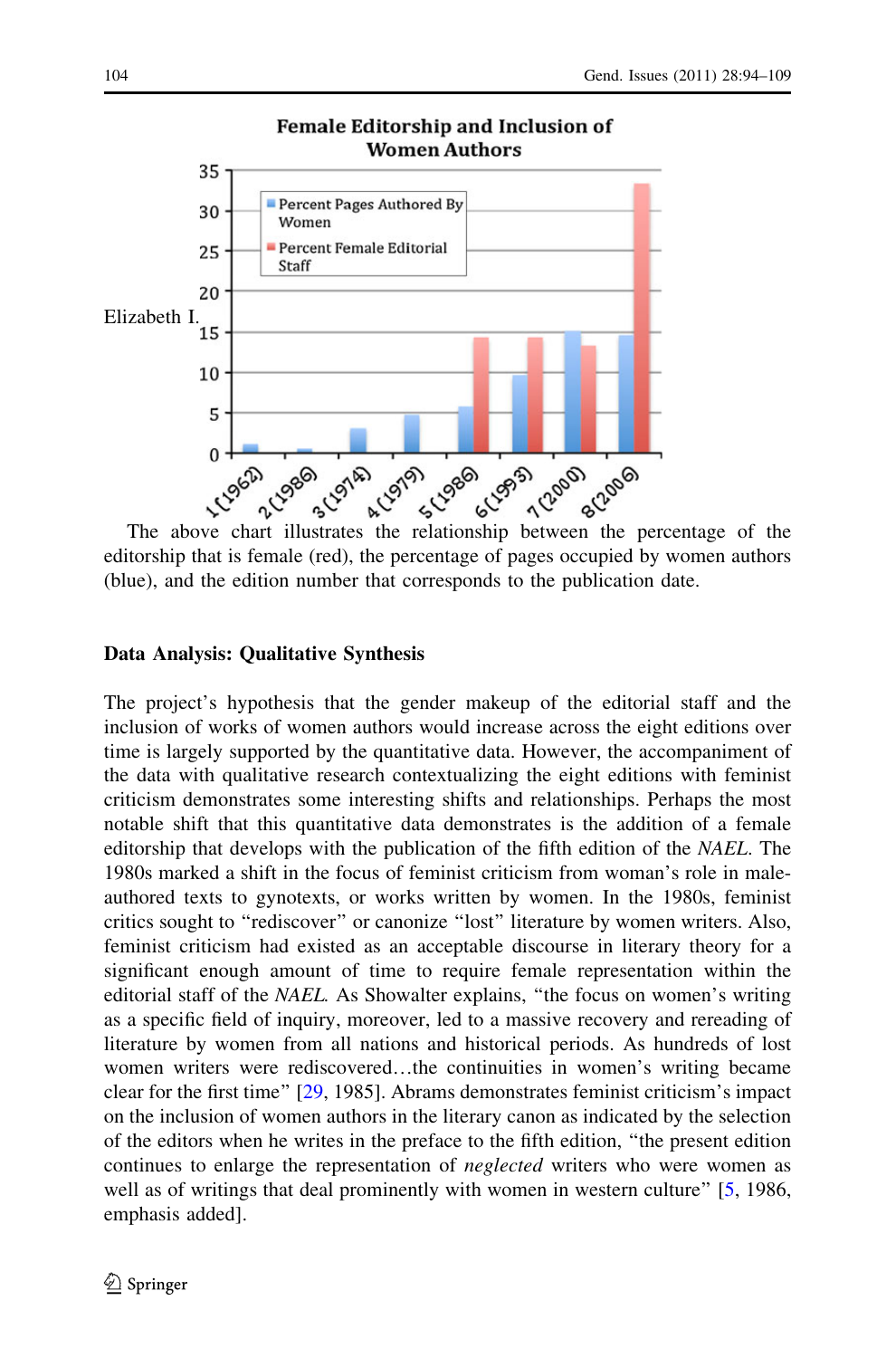Qualitative research also indicates that after the 1980s and its focus on women writers, the question of the development of a separate canon of women's literature is a valid discourse. John Guillory writes, ''the critique of the canon assumes that the selection of texts for canonicity represents the consensus of some community [in this case, the editors of the NAEL]…and therefore the anthologies [of women's literature] represent 'alternative canons''' [\[19\]](#page-14-0). In 1985, Norton published the first edition of The Norton Anthology of Literature by Women, an anthology edited by Sandra M. Gilbert (Princeton University) and Susan Gubar (Indiana University) that sought to represent ''the exuberant variety yet strong continuity of the literature that English-speaking women have produced between the fourteenth century and the present'' [[17,](#page-14-0) 1985]. Gilbert and Gubar had previously addressed the woman writer's relative absence in the greater Western understanding of literary history in their 1979 book The Madwoman in the Attic. In the introduction to that volume, they claim, ''because a woman is denied the autonomy—the subjectivity—that the pen represents, she is not only excluded from culture (whose emblem might well be the pen) but she also becomes herself an embodiment of just those extremes of mysterious and intransigent Otherness which culture confronts with worship or fear, love or loathing" [[16](#page-14-0), 1979]. This new anthology was intended to combat these cultural standards of worship or fear and to represent women's literary history as distinct and significant. One year after the publication of the first edition of this volume, the fifth edition of the *NAEL* appeared. The second edition of the *Anthology of Literature by Women* was published in 1996, 3 years after the sixth edition of the NAEL, and the third edition, the most recent edition, of Gilbert and Gubar's anthology was published in 2007, a year after the eighth edition of the NAEL.

These dates seem to indicate a definite divide between the canon of women's literature and English literature in general. Lillian Robinson argues, ''in addition to constituting a *feminist alternative* to the male-dominated tradition, these [women] authors also have a claim to representation in ''the'' canon'' [[20,](#page-15-0) emphasis added]. The distinction between the "alternative" canon of women's literature from "'the' canon'' is certainly reflected in the publication practices and selections of the Norton Company and its NAEL. Considering the western woman's complex history of formal education, or lack thereof, it is not surprising that there are fewer woman authors in the canon than men. Indeed, before a woman can compose a sonnet, she must first know her alphabet. Additionally, the nature of the anthology more generally seems to inhibit the inclusion of novels, a genre that, for much of the nineteenth-century, was deemed the literary domain of women. It is impractical to anthologize entire novels or extensive works, a fact that might have prompted the Norton Company's decision to produce separate ''Critical Editions'' of several longer works, many authored by women. Perhaps the absence of more women in the anthology reflects the nature of this distinct literary history of woman writers. The short form favored by the anthology is opposed to the extensive works produced by those women specifically addressed and celebrated in Gilbert and Gubar's The *Madwoman in the Attic*, including novelists Jane Austen, Charlotte Brontë, George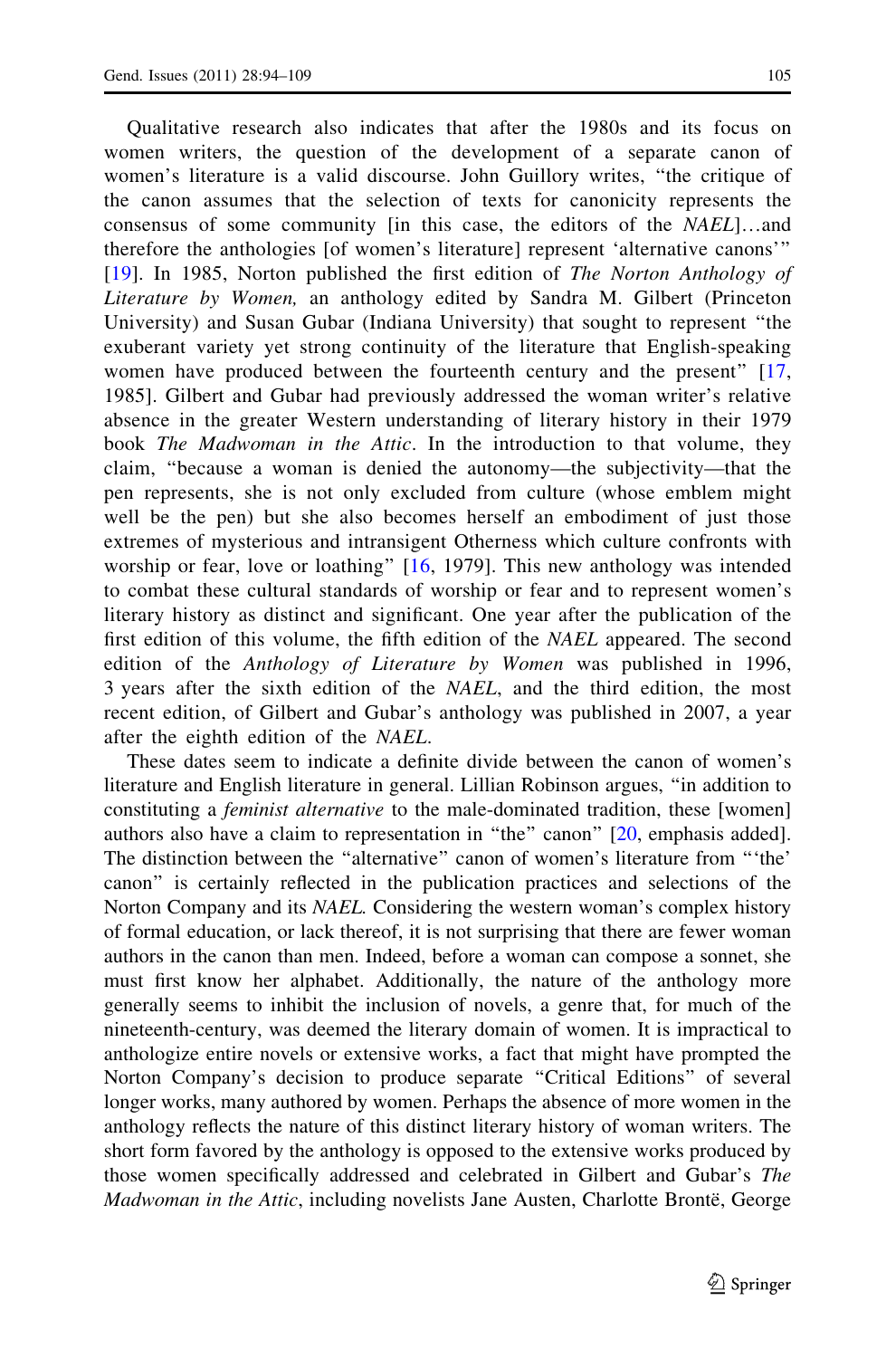Eliot, and Mary Shelley, which is potentially the reason for the large number of women poets included in the *NAEL*.

Perhaps the most remarkable and surprising component of the data lies in the differences between the seventh and the eighth editions of the anthology. While the percentage of the editorship that is female is at its highest (33.33% up from 13.33% in the seventh edition), the percentage of pages occupied by women writers actually decreases, despite the addition of eight new female authors' works. This data contradicts the earlier data's correspondence between the number of female editors and the increased inclusion of works by women authors. Such a contradiction, along with the relation to competing anthologies and the developments of feminist literary criticism, suggests that the composition of an anthology as concerns gender dynamics is influenced by several social and scholarly factors, including developments and discoveries of feminist literary studies.

### Conclusion

In A Room of One's Own, Virginia Woolf writes, "for books continue each other, in spite of our habit of judging them separately" [[31,](#page-15-0) [32\]](#page-15-0). Each edition of the NAEL guides the next, just as each of the works by women authors canonized by this NAEL allows for the following, forming a continuous discourse of English literature and/or a discourse of women's literature. These choices of former editors help to determine what is included in future editions as well as what is excluded. Though as time progresses, more and more of each edition of the NAEL is occupied by women's literature, it is important to note that the *NAEL* does not seek to expand the discourse surrounding women's literature, nor does it explicitly intend to expand its inclusion of women-authored writing in its definition of the literary canon. Throughout the eight editions of the NAEL, the editors' purpose remains relatively constant. As Abrams articulates in the preface to the first edition, ''The Norton Anthology is designed to provide the texts and materials for a course which will combine the values of emphasis and range by presenting major authors in the context of the major literary traditions of their times'' [[1,](#page-14-0) 1962]. Abrams later, in the preface to the fifth edition, explains the criteria for inclusion in the NAEL, when he writes:

that the works selected make possible a study in depth of the diverse achievements by the major English writers in prose and verse, in the context of the chief literary types and traditions of each age; (2) that these works be so far as feasible complete, and also abundant enough to allow instructors to choose from the total those that each one prefers to teach; (3) that the student be provided the most reliable texts available, edited so as to expedite understanding, in a format that is easy to the hand and inviting to the eye; (4) that introductions, glosses and supplementary materials be adequate to free the student from dependence on a reference library, so that the anthology may be read anywhere—in the student's room, in a coffee lounge, on a bus, or under a tree; (5) that each volume, in size and weight, be comfortably portable,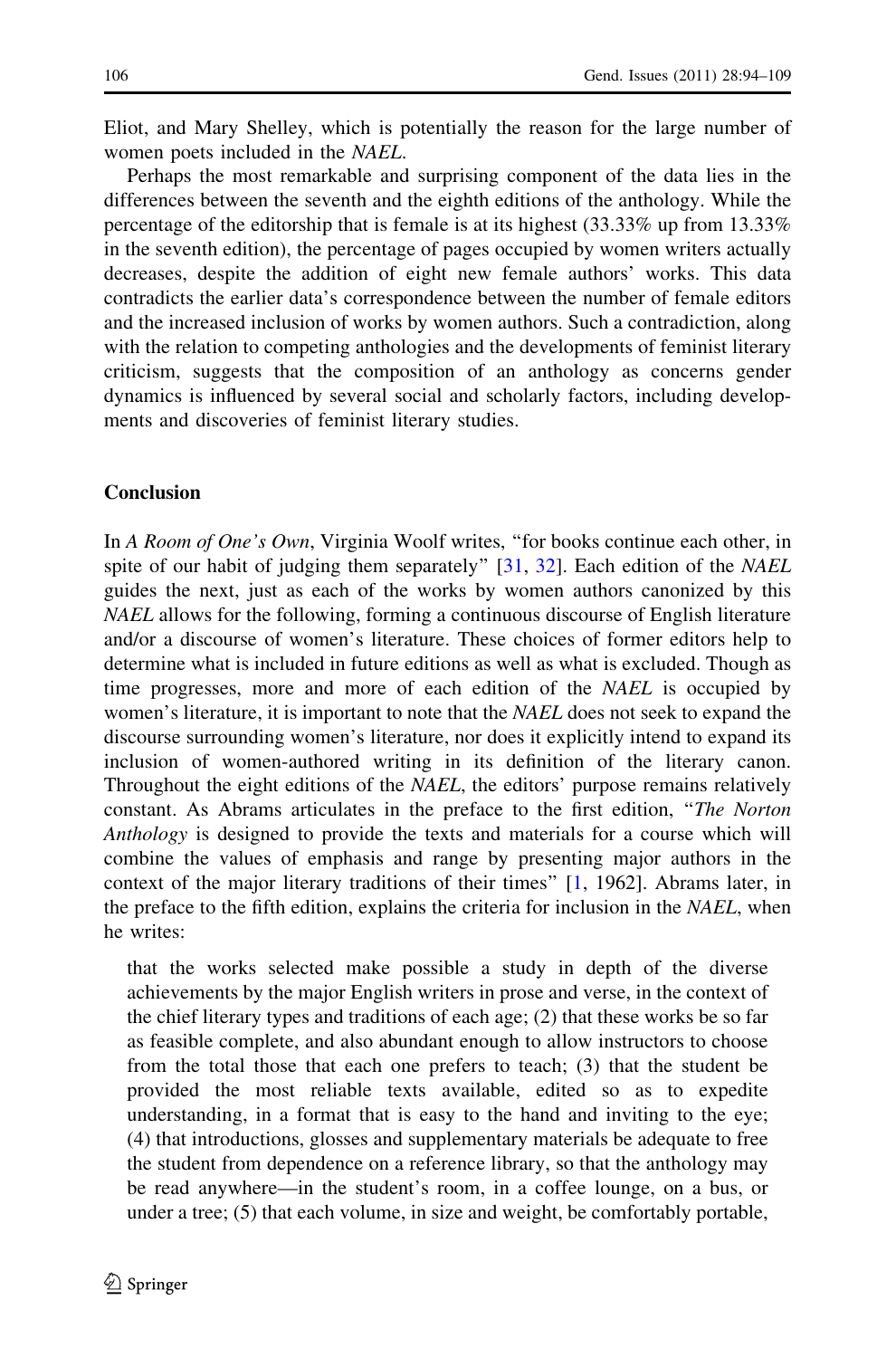for if students won't carry the book to class, lectures are lamed and discussions made profitless. [\[5](#page-14-0), 1986].

The purpose of the *NAEL* is not to expand the understanding of women's literature and its role in the literary canon, nor is its purpose explicitly stated as the establishment of the literary canon, though, as modern scholarship, such as that completed by Shesgreen, indicates this is a related result of the publication of the NAEL and its cultivated reputation since 1962. Though the literary canon is generally discussed as a constant entity that remains static over time, this study illustrates that its construction is influenced by social factors, such as gender and the critical address of gender dynamics in literature, as well as what the editorship deems valuable. Even this powerful and influential editorial staff is impacted by social attitudes, in this case, those towards gender.

Though each of the editions of the *NAEL* notably omits significant works by women writers, the initial hypothesis of this project is proven correct by the qualitative and quantitative results of this study. As time progresses, more women compose the editorial staff of the NAEL and a greater percentage of the NAEL's pages are occupied by works by women writers. Additionally, these shifts, specifically as concerns the gender makeup of the editorship, reflect the emergence and the developments of feminist criticism. Showalter explains: ''scholarship generated by the contemporary feminist movement has increased our sensitivity to the problems of sexual bias or projection in literary history, and has also begun to provide us with the information we need to understand the evolution of a female literary tradition" [\[30,](#page-15-0) 1977].

The first edition of the NAEL, published in 1962, has zero women on the editorial staff, and 1.164% of the pages are written by women writers. The eighth edition, published in 2006, has five women editors, composing 33.33% of the editorship, and 14.619% of its pages are occupied by women writers. While this does not represent the entire literary canon or women's inclusion in the canon, it does reflect a progression towards the inclusion of women writers that echoes the gynocritical movement that emerged in the 1980s. In addition to the expansion of the inclusion of women editors and writers in the NAEL, a separate canon for women's literature is established in the mid-1980s with the *Norton Anthology of Literature by Women* and the addition of women editors to the NAEL with the fifth edition, published in 1986. This discussion of a separate canon for female writers has dominated much of the discourse concerning women's literature in the last 20 years.

In order to more fully contextualize this research, future projects should examine the relation of the gender makeup of the editorship and canonized literature of the NAEL to the inclusion of female professors in English departments of academic institutions. Future projects should also consider the developments of feminist criticism more extensively. In addition to a gendered analysis of the NAEL, future projects may also consider other master statuses, such as race and class, in regards to the relationship between the *NAEL*'s editorial staff and the canonized works. Future projects may also more fully consider the question of a separate ''Female Tradition'' and its connection with the greater literary canon.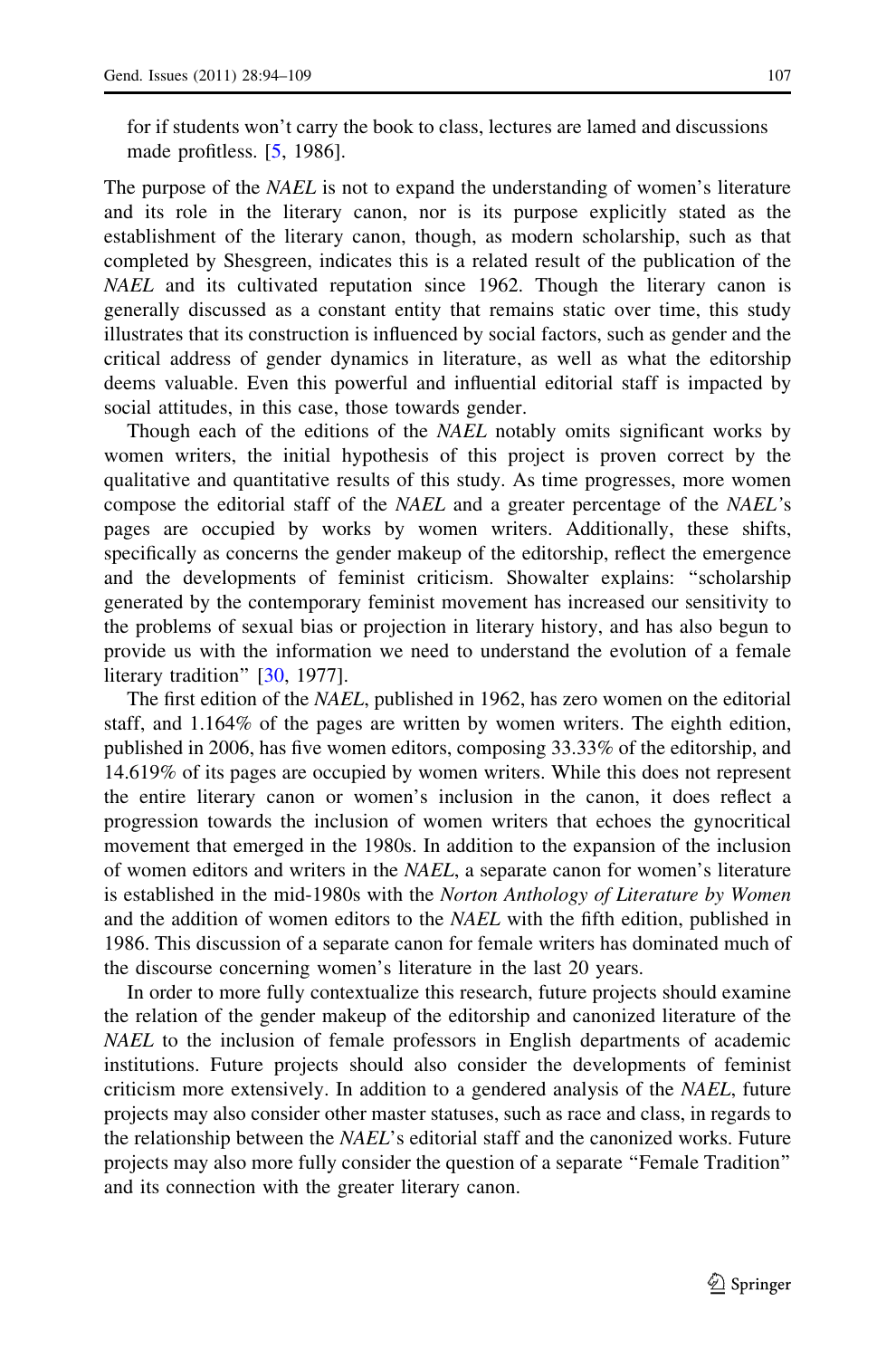<span id="page-14-0"></span>Seth Lerer claims, ''the mark of any culture's literary sense of self lies in the way in which it makes its anthologies'' [\[22](#page-15-0)]. This paper examines perhaps the most famous anthology informing our culture's literary sense of self. Feminist criticism and its developments across the years, from 1962 to 2006, have influenced the gender makeup of the editorial staff and included women writers of the NAEL, but not all of the literary ''founders of discursivity,'' both male and female, are included in the most recent edition. This project seeks to examine the gender composure across time and suggest a more cohesive understanding of women authors' relation to the greater literary canon as manifested in the representation within the pages of the NAEL.

Acknowledgments I would like to thank Professor Anna Sun and Professor Marla Kohlman as well as the entire faculty of the Department of Sociology of Kenyon College for their assistance and collaborative guidance on this project.

### References

- 1. Abrams, M. H. (Ed.). (1962). The Norton anthology of English literature. New York: W.W. Norton.
- 2. Abrams, M. H. (Ed.). (1968). The Norton anthology of English literature (2nd ed.). New York: W.W. Norton.
- 3. Abrams, M. H. (Ed.). (1974). The Norton anthology of English literature (3rd ed.). New York: W.W. Norton.
- 4. Abrams, M. H. (Ed.). (1979). The Norton anthology of English literature (4th ed.). New York: W.W. Norton.
- 5. Abrams, M. H. (Ed.). (1986). The Norton anthology of English literature (5th ed.). New York: W.W. Norton.
- 6. Abrams, M. H. (Ed.). (1993). The Norton anthology of English literature (6th ed.). New York: W.W. Norton.
- 7. Abrams, M. H. (Ed.). (2000). The Norton anthology of English literature (7th ed.). New York: W.W. Norton.
- 8. Baym, N. (1981). Melodramas of manhood: How theories of American fiction exclude women authors. Rpt. In E. Showalter (Ed.), The new feminist criticism: Essays on women, literature and theory (pp. 63–80). New York: Pantheon Books, 1985.
- 9. Bourdieu, P. (1984). Distinction: A social critique of the judgement of taste (R. Nice, trans.) Cambridge: Harvard University Press.
- 10. Donadio, R. (2006). Keeper of the Canon. The New York Times 8 January 2006. Web 9 April 2010.
- 11. Felski, R. (2003). Literature after feminism. Chicago: University of Chicago Press.
- 12. Finke, L. (1992). Feminist theory, women's writing. Ithaca: Cornell University Press.
- 13. Foucault, M. (1984). What is an author? In P. Rabinow (Ed.), The Foucault reader. New York: Pantheon.
- 14. Gallop, J. (1992). Around 1981: Academic feminist literary theory. Rpt. In S. Kemp & J. Squires (Ed.), Feminisms. Oxford: Oxford University Press, 1997.
- 15. Gilbert, S. M. (1980). What do feminist critics want?: A postcard from the volcano. Rpt. In E. Showalter (Ed.), The new feminist criticism: Essays on women, literature and theory (pp. 29–45). New York: Pantheon Books, 1985.
- 16. Gilbert, S. M., & Gubar, S. (1979). The Madwoman in the attic: The woman writer and the nineteenth-century literary imagination. New Haven: Yale University Press.
- 17. Gilbert, S. M., & Gubar, S. (Eds.). (1985). The Norton anthology of literature by women: the tradition in English. New York: W.W. Norton.
- 18. Greenblatt, S., & Abrams, M. H. (Eds.). (2006). The Norton anthology of English literature (8th ed.). New York: W.W. Norton.
- 19. Guillory, J. (1993). Cultural capital: The problem of literary Canon formation. Chicago: University of Chicago Press.